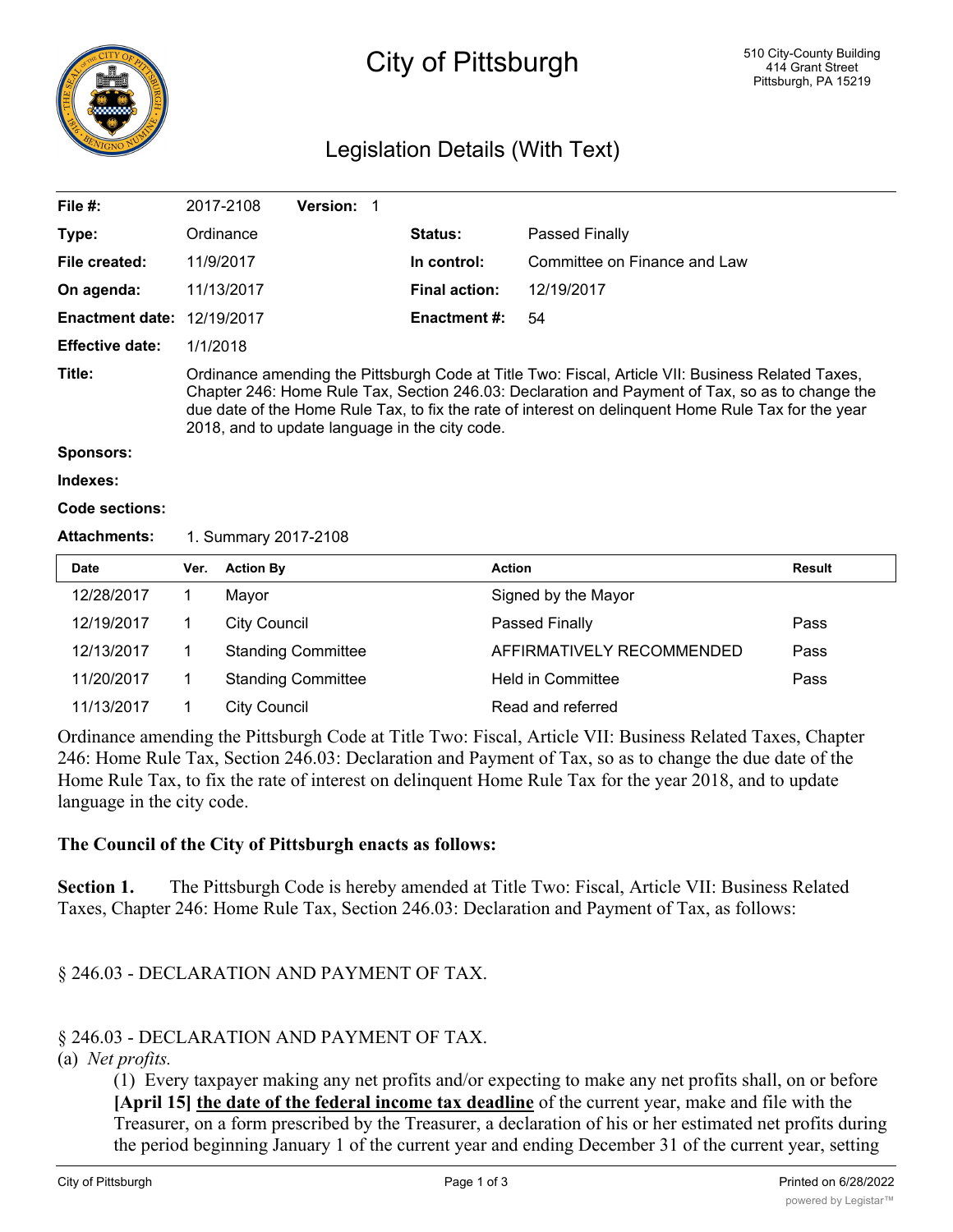forth a good faith estimate of the amount of net profits anticipated by him or her during the period and subject to the tax, the amount of tax imposed by this Chapter on the estimated net profits, and other information as the Treasurer may require.

A. "Good faith" estimate, for purposes of the declared estimate, shall be equal to at least seventy -five (75) percent of the actual amount reported on the final return for the current tax year or the full amount of income reported and paid on the preceding year's tax return.

B. The taxpayer making the declaration shall, at time of filing thereof, pay to the Treasurer, the estimated amount of tax shown as due thereon: the first installment at the time of filing the declaration and the other installments on or before June 15 of the current year, September 15 of the current year, and January 15 of the succeeding year, respectively.

 (2) Any taxpayer who first anticipates any net profits after **[April 15] the date of the federal income tax deadline** of the current year, shall make and file the declaration hereinabove required on or before June 15, September 15 or December 31 of the current year, whichever of these dates next follows the date on which the taxpayer first anticipates the net profit. The taxpayer making the declaration shall, at the time of filing thereof, pay to the Treasurer the estimated amount of tax as due thereon, on or before the quarterly payment dates which remain after the filing of the declaration.

(3) The Treasurer is hereby authorized to provide by regulation for the making and filing of the declarations of estimated net profits on a quarterly basis. He or she may also provide for the making and filing of the adjusted declarations and for the payment of the estimated tax in cases where a taxpayer anticipates additional net profits not previously declared or advises that he has over-estimated his or her estimated net profits. When a taxpayer files and pays his or her declaration on estimated net profits on a quarterly basis, the failure of the taxpayer to adjust his or her declaration, in the event of unanticipated additional net profits not previously declared, will subject him or her to penalty and interest, pursuant to § 246.07, on the amount of the underpayment of each or any of the installments where such underpayment exceeds twenty-five (25) percent or to the sanctions imposed under  $\S$  246.06(b)(3).

A. The amount of underpayment subject to penalty and interest, pursuant to § 246.07, is the difference between the amount actually paid and the amount of the installment which would have been required to be paid if the estimated tax had been equal to seventy-five (75) percent of the tax shown on the final return for the taxable period. In other words, the sum total of each installment paid should amount to at least one-quarter  $(\frac{1}{4})$  of at least seventy-five (75) percent of the entire amount due for the taxable year.

1. *Exception.* The addition of penalty and interest to the tax with respect to any underpayment of any installment, shall not be imposed if the total amount of all payments of the estimated tax made on or before the last date prescribed for the payment of the installment equals or exceeds the amount which the taxpayer paid in the preceding taxable year for the same type of business for the same length of time.

(4) On or before **[April 15] the date of the federal income tax return deadline** of the succeeding year, every taxpayer who has received net profits shall make and file with the Treasurer, on a form prescribed by the Treasurer, a final return showing all his or her net profits for the period beginning January 1 and ending December 31 of the current year, the total amount of tax due, the amount of estimated tax paid under the provisions of this section, the amount of underpayment on the estimated tax installments, together with penalty and interest thereon, and the balance due. Any taxpayer may, in lieu of payment of the fourth quarterly installment of his estimated tax, elect to make and file with the Treasurer on or before January 31 of the succeeding year the final return as hereinabove required. At the time of filing the final return, the taxpayer shall pay the balance of the tax due, or shall ask for refund or credit in the case of overpayment.

 (5) Every taxpayer who discontinues business prior to December 31 of the current year, shall, within thirty (30) days after the discontinuance of business, file his or her final return as hereinabove required and pay the tax due.